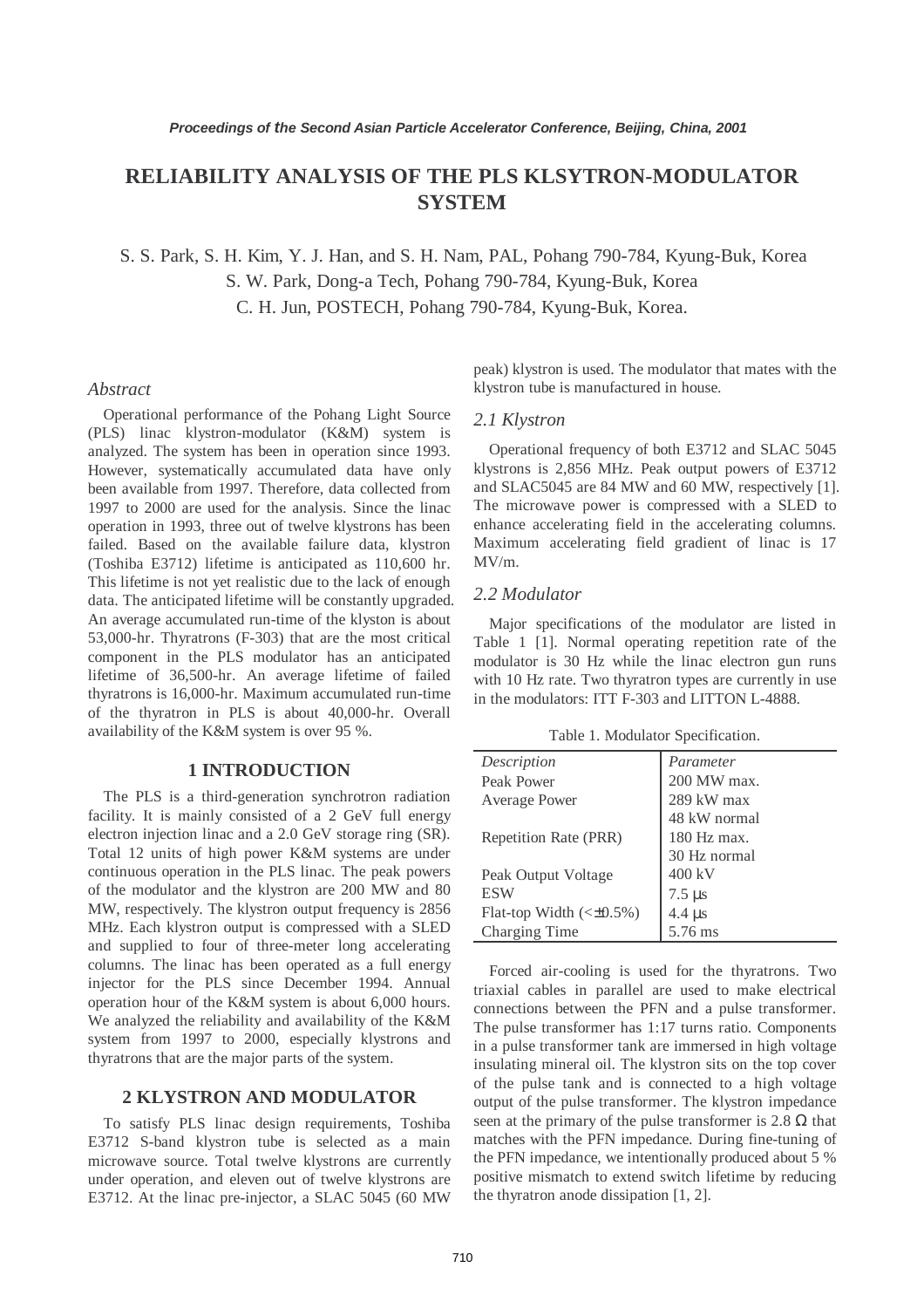## **3 AVAILIBITY ANALYSIS**

Status of the PLS klystrons is given in Table 2. The klystron in station 3 has the longest operation of more than 54,000 hours as of December 2000. Since the installation of the linac, three klystrons had been failed. Table 3 lists the failed klystrons. The klystron from the station 2 had electrode damages due to a focusing electromagnet shortage. The klystron in the station 6 showed bad internal vacuum and caused frequent internal arcing. Heater shortage occurred in the station 8 klystron.

|  | Table 2. Status of Klystron (As of Dec. 26, 2000) |  |
|--|---------------------------------------------------|--|
|  |                                                   |  |

| MK No.         | <b>Klystron Model</b> | HV Run(hr) | Heater Run(hr) | <b>Installed Date</b> |
|----------------|-----------------------|------------|----------------|-----------------------|
| 1              | SLAC 5045 (S/N:511A)  | 49,460     | 66,693         | 93.07                 |
| $\overline{2}$ | E3712 (S/N:21011PLS)  | 53,979     | 39,207         | 96.08(18833)          |
| 3              | E3712 (S/N:PLS002)    | 62,976     | 66,040         | 93.06                 |
| $\overline{4}$ | E3712 (S/N:74003PLS)  | 62,448     | 64.964         | 93.06                 |
| 6              | E3712 (S/N:89004PLS)  | 61,316     | 64.236         | 93.06                 |
| 6              | E3712 (S/N:14012PLS)  | 61,607     | 26,999         | 97.02(26772)          |
| 7              | E3712 (S/N:66007PLS)  | 60,447     | 63,063         | 93.09                 |
| 8              | E3712 (S/N:82013PLS)  | 61,296     | 26,400         | 97.03(27290)          |
| 9              | E3712 (S/N:41009PLS)  | 49,871     | 62,783         | 93.10                 |
| 10             | E3712 (S/N:98010PLS)  | 50,198     | 62,666         | 93.11                 |
| 11             | E3712 (S/N:77006PLS)  | 49,432     | 62,910         | 93.11                 |
| 12             | E3712 (S/N:93016PLS)  | 24,869     | 21,564         | 97.10                 |

Table 3. Failure Status of Klystron.

| MK No.(Model #)        |        | HV Run(hr) Heater Run(hr) Installed Date Problems |              |                              |
|------------------------|--------|---------------------------------------------------|--------------|------------------------------|
| 2(S/N:21011PLS)        | 50.051 | 35.238                                            | 95.08(18833) | Mag. Coil short, Arc(13 kV)  |
| 6(S/N:14012PLS)        | 47.600 | 23.041                                            | 97.02(26772) | Kly. Arc (14 kV), Mag. Noise |
| 8(S/N:82013PLS) 47,476 |        | 22,436                                            | 97.03(27290) | <b>Heater internal short</b> |

The warranted lifetime of E3712 is 10,000 hours. However, the data listed in Table 3 clearly show that the real lifetime is much longer than the warranted lifetime. Statistical failure of the PLS klystrons has been analysed to predict the failure probability for a given period and to determine a suitable number of spares for providing a desirable operational availability. We assumed that life of a klystron follows a Weibull distribution with two parameters, where two parameters are statistically estimated as using the maximum likelihood estimation. We used the failure data that have been collected since 1993. Based on this analysis, mean life of a klystron is estimated as 110,675 hours. To determine an appropriate number of spares for klystron, we first estimate the probability that a given number of failures will occur in a specified period as in Table 4. We see in this table that no failures occur in one year with probability of 0.387, one or more failure will occur in one year with probability of 0.613 and so on. The suitable number of spares may depend on the allowable level of probability.

One percent or five percent is the usual choice for the allowable level. If one percent is taken, for example, the suitable number of spares in one year would be four since the probability that four or more failures occur in one year is less than one percent. Even if we have four spares there will be a chance about 1 percent that four or more failures occur and the system may become unavailable, which we should tolerate that situation.

| #failures | In one year | In two years |  |  |  |
|-----------|-------------|--------------|--|--|--|
| none      | 0.3868      | 0.1354       |  |  |  |
| 1 or more | 0.6132      | 0.8646       |  |  |  |
| 2 or more | 0.2305      | 0.5695       |  |  |  |
| 3 or more | 0.0573      | 0.2753       |  |  |  |
| 4 or more | 0.0099      | 0.0979       |  |  |  |
| 5 or more | 0.0012      | 0.0259       |  |  |  |
| 6 or more | 0.0001      | 0.0051       |  |  |  |

Table 4. Failure probabilities of Klystrons

Status of thyratron is listed in Table 5. The high voltage run-hour in Table 5 is the total accumulated hour, and it does not imply actual run-hour of the thyratron in the station. A thyratron that has the longest run-hour is the one in station 4. It reaches more than 55,000 hours. There are three main causes of thyratron failure: high switching jitter, out of reservoir ranging control, and internal electrode or grid short. Three models of thyratron have been used: CX-series, L-series, and Fseries. The lifetime analysis is focused on F-series only. Failure analysis on thyratrons has been performed using failure data observed until November 30, 2000 and Weibull distributions. As shown in Table 6, the life of Fseries is estimated three times longer than that of CXseries. A total of six CX-series were installed since 1993, which has been replaced by other models upon their failures. This table shows that the life of L-series is estimated as the longest, but it may not be reliable since it is based only four failures observed. Hence, we may conclude that installing F-series will be a desirable choice in a sense of system availability of modulators.

Table 5. Status of Thyratron (As of Dec. 26, 2000)

| MK No.         | <b>Thyratron Model</b>     | HV Run(hr) | <b>Heater Run(hr)</b> | <b>Replaced Date</b> |  |
|----------------|----------------------------|------------|-----------------------|----------------------|--|
| 1              | ITT F-303(S/N:136)         | 49,460     | 21,817                | 97.11                |  |
| $\overline{2}$ | LITTON L 4888(S/N:100032)  | 63,979     | 44,759(15261)         | 96.11                |  |
| 3              | ITT F-303(S/N:828)         | 62,976     | 7,310                 | 99.12                |  |
| $\overline{4}$ | ITT F-303(S/N:107)         | 62,448     | 66,303                | 93.07                |  |
| 6              | ITT F-303(S/N:832)         | 61,316     | 2,830                 | 00.07                |  |
| 6              | LITTON L -4888(S/N:100046) | 61,607     | 44,950                | 94.12                |  |
| 7              | ITT F-303(S/N:137)         | 60,447     | 21,681                | 97.11                |  |
| 8              | ITT F-303(S/N:112)         | 60,296     | 63,962                | 93.11                |  |
| 9              | ITT F-303(S/N:105)         | 49,871     | 63,622                | 93.12                |  |
| 10             | <b>ITT F-303(S/N:114R)</b> | 50,198     | 40,181                | 96.06                |  |
| 11             | ITT F-303(S/N:831)         | 49,432     | 3,578                 | 00.06                |  |
| 12             | <b>ITT F-303(S/N:138)</b>  | 24,869     | 16,108                | 98.09                |  |